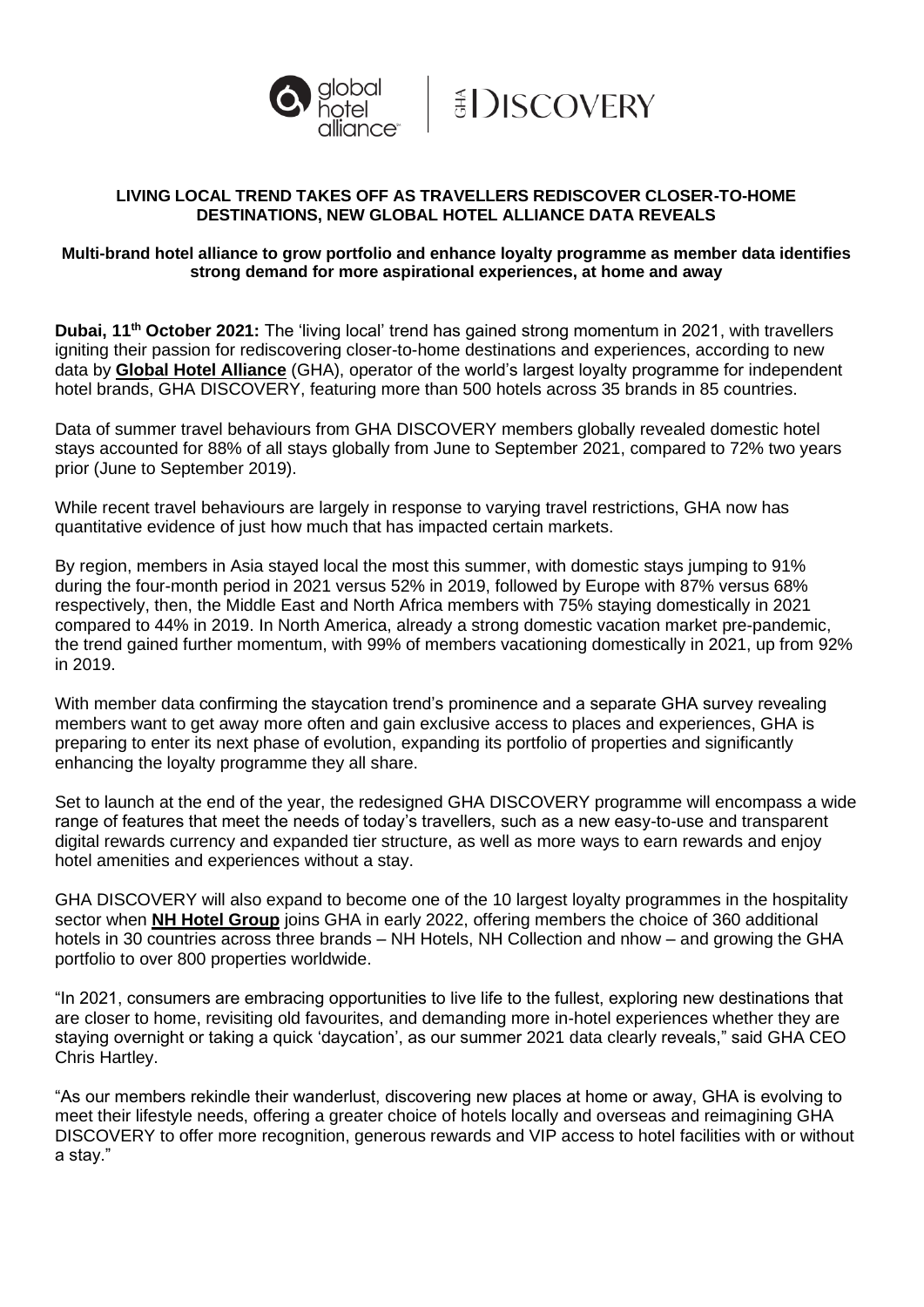



# **The GHA data reveals several top-line domestic and international travel trends for 2021:**

# **The top staycation markets were UAE, Hong Kong, US, Germany and the UK**

Members based in the UAE and Hong Kong spent 92% of trips at home this summer compared to 68% and 25% respectively in 2019, and in the US, 91% stayed domestic compared to 90% two years prior. In Germany, 59% of member trips were local in 2021 compared to 23% in 2019, and in the UK, 47% stayed domestic in 2021 versus 23% in 2019. 98% of GHA DISCOVERY members based in Singapore staycationed compared to 31% in 2019, closely followed by India, where 95% of members took domestic trips in 2021 versus 70% in 2019. This is not surprising because both countries were more travel restricted than others.

### **Overseas trips were predominantly short-haul**

GHA DISCOVERY members who travelled overseas showed a tendency to stay closer to home. For instance, the top five countries for German members travelling internationally were Austria, Norway, the UAE, Czech Republic and Croatia, whereas, in 2019, long-haul destinations including China and Thailand dominated the top slots.

The UK member top five international destinations this summer were Malta, the UAE, Norway, Jordan and Ireland, reflecting the strict travel restrictions imposed on travellers returning to the UK, as well as a preference to fly to shorter haul destinations. In comparison, long-haul destinations including Thailand, India and the United States dominated the top five destinations for UK members in 2019.

#### **Length of stay trends varied greatly by market**

In Asia, when members travelled overseas, they made the most of it, with the average length of stay increasing 169% in 2021 (v. 2019) for members leaving Singapore and 245% for those travelling out of Hong Kong. Conversely, Hong Kong members staying local took very short trips, with the average length of stay down 23%.

In terms of domestic stays, members in the UAE and Australia upped their average length of stay the most (+24% and +22% respectively), followed by members in Germany (+12%) and the UK (+11%), India and Singapore (+10% and +8% respectively).

#### **Travellers opt for high-quality local hotel stays and experiences**

Following a period of uncertainty and global lockdown restrictions, GHA DISCOVERY members made luxury travel a priority with a focus on quality travel experiences in local destinations, reflected in an increase in spend per stay.

Discerning UK members took the lead, with an 80% increase in average spend per stay on domestic trips in 2021 compared to 2019. Other big spenders prioritising luxury travel in 2021 included members in Germany (+61%), China (+34%), Australia and the US (both +31%).

When members did travel overseas, it was those originating from Hong Kong whose average spend increased the most in 2021 versus 2019, up 75%, followed by members in the US (+71%), Australia (+37%), the UK (+36%) and Singapore (+34%).

**For more information contact:**  Andrea Krenn M: +971566818025 E: andrea.krenn@gha.com

**For more information on GHA, visit** [globalhotelalliance.com](https://www.globalhotelalliance.com/)